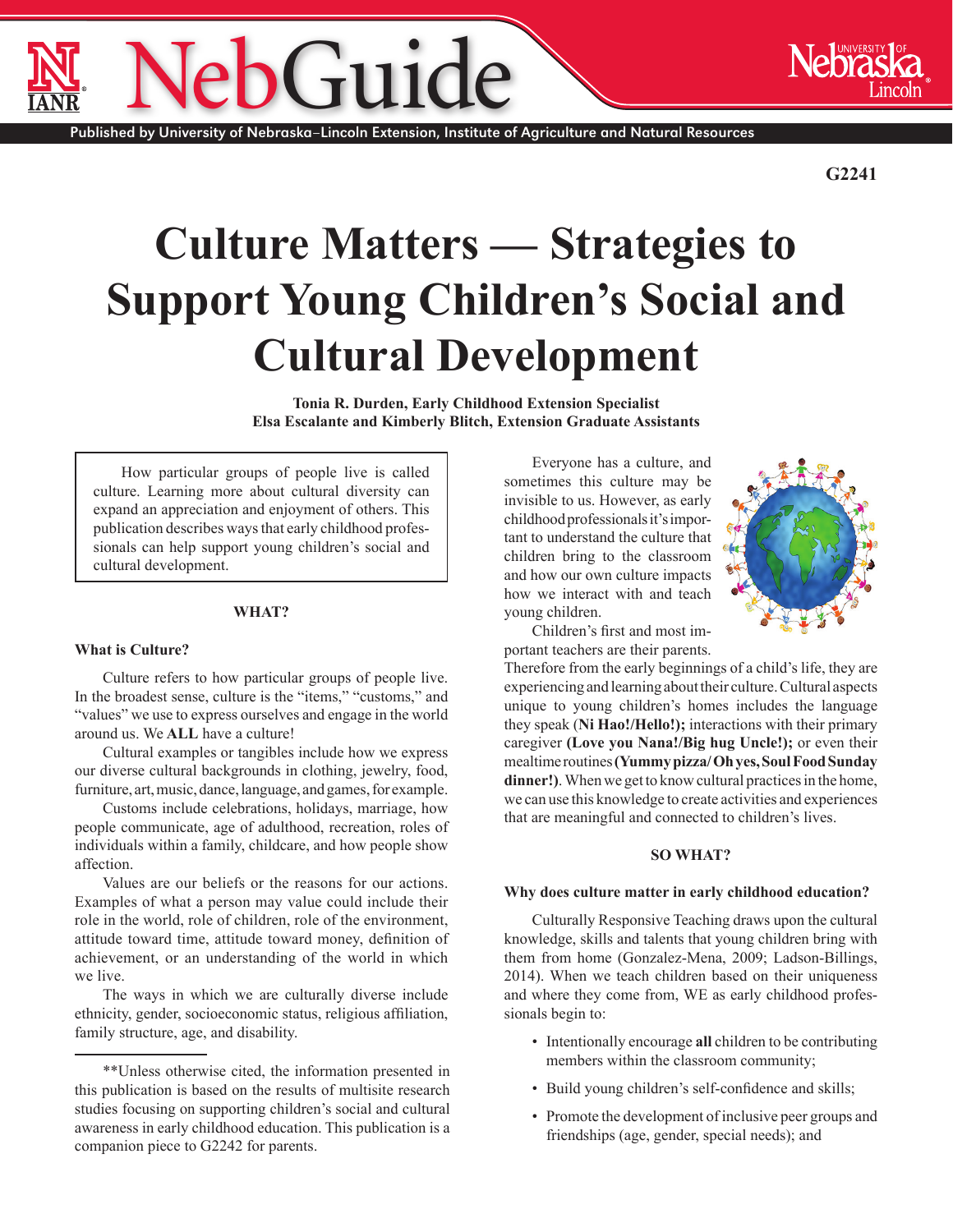• Become more aware of how to distinguish between a cultural and language difference and a learning or behavioral special need.

# **NOW WHAT?**

## **What can I do to support children's social and cultural development?**

In early childhood educational settings children naturally use their home or cultural knowledge to explore and learn about the world around them. They might use their first language with peers during free play, outside time, and mealtime or may re-enact their home experiences during dramatic play (example: Dad cooks, Mommy rocks me to sleep each night).

**As an adult working with young children YOU can do the following to further encourage culturally responsive teaching!**

**1. Create culturally responsive activities:** Intentionally promote and encourage cultural diversity with young children by creating a multisensory environment where they can speak, touch, taste, see, and feel their culture and the culture of others. For example, help children "see" culture and encourage early literacy by using mirrors to engage infants and toddlers in baby talk as they explore the physical characteristics and differences among themselves and others. Label objects or areas in the educational environment using multiple languages, including sign language. If only one language is spoken in your classroom or home childcare setting, consider the languages spoken in the larger community. To avoid miscommunicating to children that English is the better language, place languages side by side as illustrated below in this teacher's work sample labeled for children in both English and Mandarin (*Figure 1*).



Let children and families "hear" and "feel" the presence of cultural awareness and appreciation in your early childhood program or center by posting greetings from around the world in your welcome area. Saying "hello" from around the world is a fun way to greet children and parents! (*Figure 2*).

- Spanish Hola (oh la)
- Vietnamese Chao chau
- Korean Annyong ha shimnikka
- Swahili Jambo
- Chinese Ni hao (nee-Ha-OW)
- Russian *Zdravstvuite* (ZzDRAST-vet-yah)
- Japanese Konichiwa (koh-Nee-chee-wah)
- Polish Czesc (Chesht)



- **Figure 2. Located on the wall within the entryway, teachers at this childcare center demonstrate use of language as a way to promote cultural diversity for preschool children and families.**
	- **2. Learn from families:** Partner with families to better understand their family structure and culture. Set up multiple ways to learn from families such as:
		- **• Diverse communication methods:** When asked for suggestions on effective ways to communicate, parents in the study shared their preferences for teachers to just ask them what's the best way to connect with their family. Parents suggested diverse methods such as texting, phone calls, face-to-face conversations during pick up and drop off, and two-way folders. Two-way folders are a form of written communication designed for parents and teachers to share back and forth what the child is learning both at home and school. The two-way folder can be shared daily or weekly. Two-way folders are a great way for parents and teachers to collaborate to support the learning goals of the child in both settings.
- **• Family nights and home visits:** One way to learn more about the culture and family experiences of children in your program is to have scheduled opportunities throughout the year to bring families together to learn and explore **Figure 1. Dragon labeled in English and Mandarin.**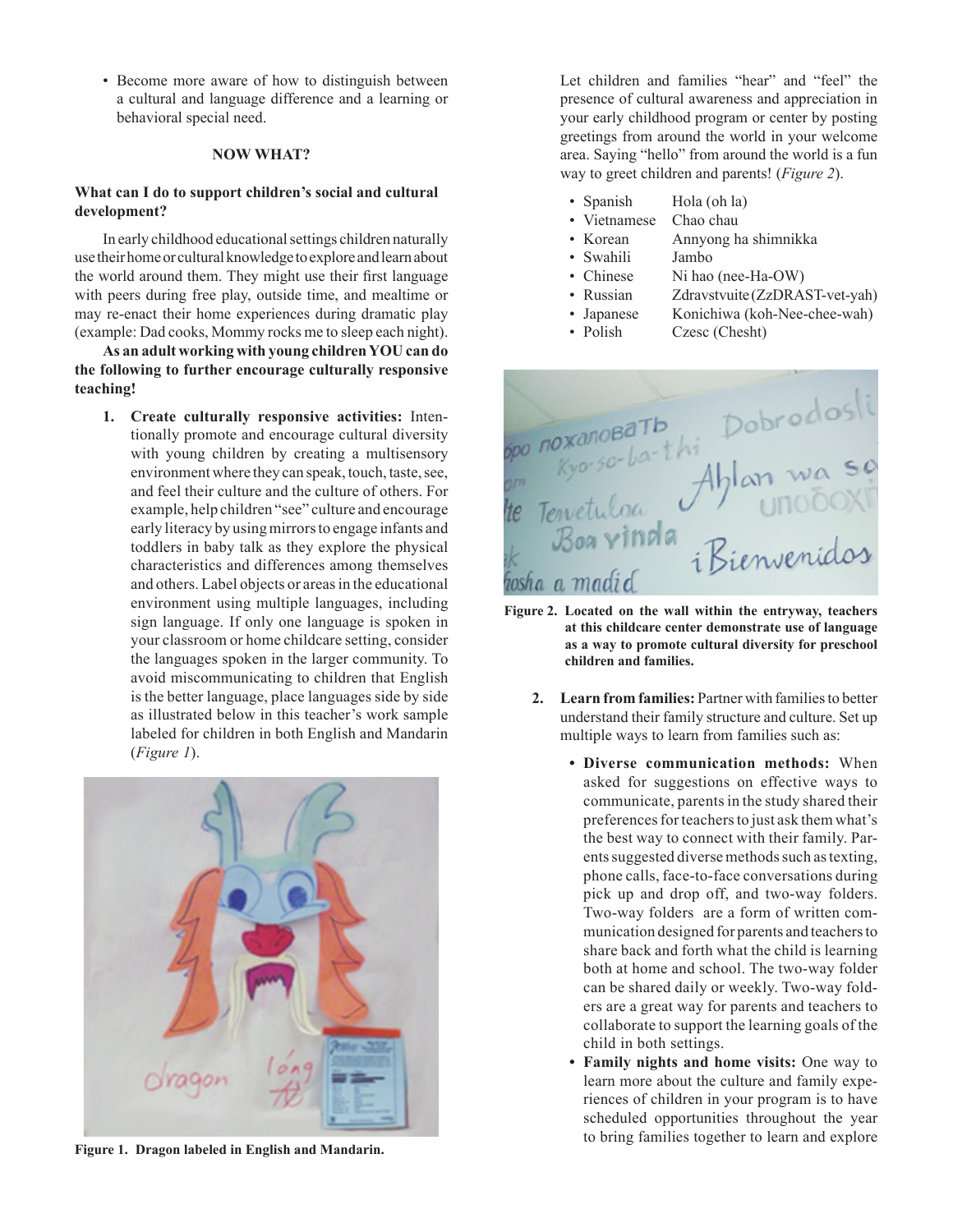cultures represented in the program and community. Is there an annual parade, community 5K event, or cultural celebration that occurs in your community? Why not use this as an opportunity to invite families to a night or weekend day out to engage children and families in the larger diversity within the community?

 Keep in mind any program policies related to family engagement. Consider visiting the homes of new and returning families at the beginning of the year to learn about children's interests, family activities, customs, and traditions. When visiting families bring pictures and stories of your family life to share. Home visits are a great way to begin and continue a tradition of cultural exchanges between you and the families you serve!

**Use your resources:** Sometimes it can be overwhelming as a teacher to know where to begin to integrate cultural diversity for young children. Therefore, start first with the resources right in your early care program. This includes YOU! *Figure 3* is an example of how one team of teachers created a learning station highlighting the diverse cultures of the students in the classroom. You could extend your learning station to include cultures beyond your own and the children you serve by brainstorming with children and families about the popular ethnic foods you have in common or cultures of interest.



**Figure 3. Classroom learning station highlighting diverse cultures.**

**3. Create a culturally diverse learning environment:** The physical environment should reflect the diversity of the children and families you serve and the larger community. This includes pictures of families in your program, diverse dramatic play items, books (*Figure 4*), toys, and puzzles that are nonstereotypical and represent culturally affirming and accurate depictions of the cultural group.



**Figure 4. An example of a classroom library with a diversity of books representing multiple elements of diversity.**

As you consider implementing activities and interactions that support young children's learning and development, don't forget culture matters!

As you continue to explore how best to support children's social and cultural development, the following are professional development resources for you to consider.

## **Professional Development Resources**

- Gonzalez-Mena, J. (2010). *50 Strategies for communicating and working with diverse families.* (2nd ed.). Columbus: Pearson.
- Pelo, A. (2008). *Rethinking early childhood education.* Milwaukee: Rethinking Schools Ltd.
- Sparks, L.D. & Edwards, J.O. (2010). *Anti-bias education for young children and ourselves.* Washington, DC: National Association for the Education of Young Children.
- Teaching Tolerance Project (1997). *Starting small: Teaching tolerance in preschool and the early grades.* Montgomery: Southern Poverty Law Center.
- Whitney, T. (1999) *Kids like us: Using persona dolls in the classroom.* Beltsville: Gryphon House.
- York, S. (2005). *Roots and wings: Affirming culture in early childhood programs.* St. Paul: Redleaf Press.

## **Children's Books:**

*Whoever You are*, Mem Fox *I Like Myself*, Karen Beaumount *What I like About ME!* Allia Zobel Nolan